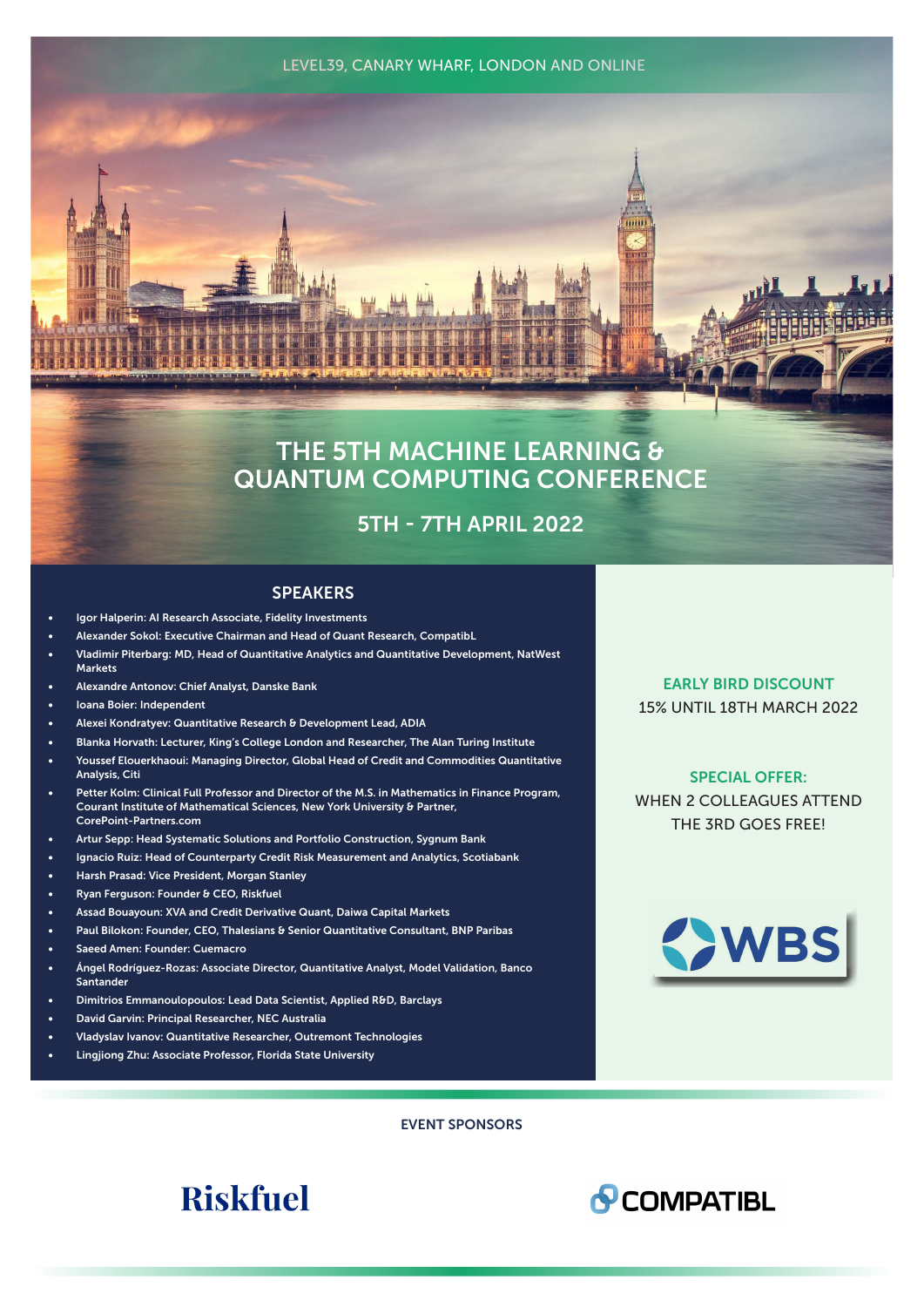# CONFERENCE OVERVIEW

WBS Training are delighted to announce the return of our Machine Learning & Quantum Computing in Quantitative Finance Conference. This conference will be in a hybrid format of both in-person & virtual presenters & delegates. The live aspect will take place at our office; One Canada Square, Canary Wharf, London.

#### LOCATION:

Level39, One Canada Square, Canary Wharf, London, E14 5AB

Website: [www.level39.co](http://www.level39.co)

#### TUESDAY 5TH APRIL:

PRE-CONFERENCE WORKSHOP DAY: MACHINE LEARNING MODELS FOR THE INTEREST RATES

by Alexander Sokol: Executive Chairman and Head of Quant Research, CompatibL

This workshop is complimentary to all conference attendees.

#### WEDNESDAY 6TH APRIL: MAIN CONFERENCE, DAY ONE

#### THURSDAY 7TH APRIL: MAIN CONFERENCE, DAY TWO

### CONFERENCE BOOKINGS - DISCOUNT STRUCTURE:

- Early Bird Discount: 15% until 18th March
- SPECIAL OFFER: When 2 colleagues attend the 3rd goes free!
- 70% Academic Discount (FULL-TIME Students Only)

#### CPD CERTIFICATION



You will be able to receive CPD points for attending this event (number of points to be confirmed).

The CPD Certification Service was established in 1996 as the independent CPD accreditation institution operating across industry sectors to complement the CPD policies of professional and academic bodies. The CPD Certification Service provides recognised independent CPD accreditation compatible with global CPD principles.

[www.cpduk.co.uk](https://cpduk.co.uk)

## IMPORTANT NOTES:

This conference will be hybrid, live in London and hosted via Zoom globally for live chat and includes access to our online educational portal. At the end of each conference day the video lecture, and slides will uploaded online to continue the debate via the daily forum.

- Full access to conference presentation videos during and post-event
- Presentation slides all online
- Take part in the presentation forums at the end of each conference day

Post conference the recordings will be available via our online educational portal for two months. \*Some presentation slides and video recordings may be restricted due to company compliance rules.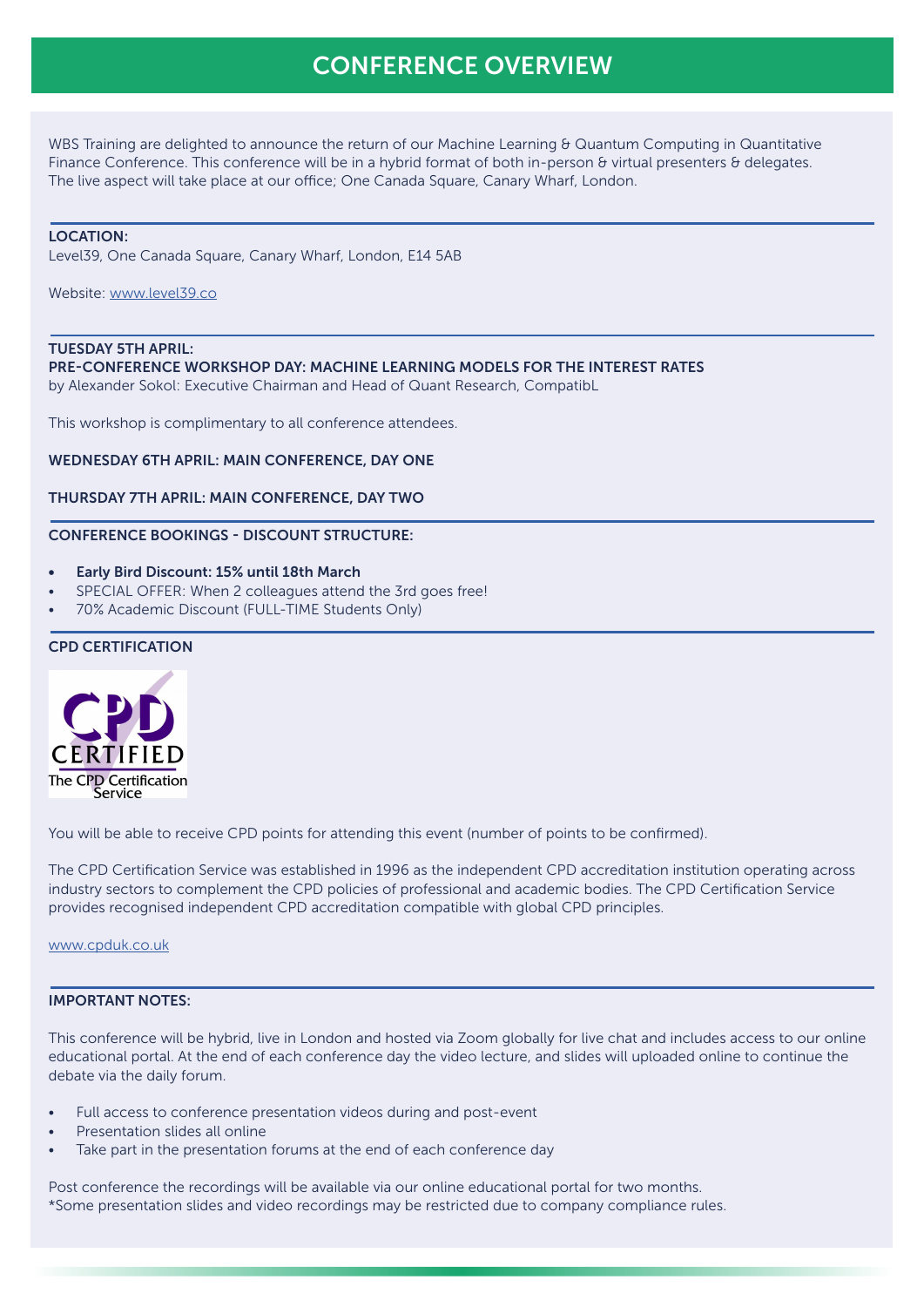# WORKSHOP DAY - MACHINE LEARNING MODELS FOR THE INTEREST RATES: TUESDAY 5TH APRIL

# BY ALEXANDER SOKOL: EXECUTIVE CHAIRMAN AND HEAD OF QUANT RESEARCH, COMPATIBL

#### 13:30 – 15:00 SESSION ONE: MACHINE LEARNING ARCHITECTURE (VAE, VEGD)

- Variational autoencoder architecture (VAE)
	- The roles of encoder and decoder, latent space
	- Deliberately introducing uncertainty in reconstruction
	- Loss function and optimization loop
	- Reconstruction with VAE
	- Generation with VAE
- Variational encoder-generator-decoder architecture (VEGD)
	- The role of generator between encoder and decoder
	- Generator parameterization
	- Generator training
- Hands-on examples with Python
	- VAE for handwritten digits from the MNIST dataset
	- VEGD for arithmetic on handwritten digits from the MNIST dataset

# 15:00 – 15:30 COFFEE BREAK

# 15:30 – 17:00 SESSION TWO: APPLICATION TO 15:30 – 17:00 SESSION TWO: APPLICATION TO INTEREST RATE MODELS

- Principles of interest rate model construction
	- Stochastic drivers and state variables
	- Historical calibration in P-measure
	- Arbitrage-free calibration in Q-measure
	- Three types of interest rate models and connection between them
- One factor short rate models
	- SDE models: HW, BK, CIR++
	- Machine learning (VEGD) models
- Two factor short rate models
	- SDE models: HW2F/G2, CIR2++
	- Machine learning (VEGD) models
- Forward rate models
	- Single rate SDE models: Black, SABR
	- Forward curve SDE models: HJM, LMM, SABR-LMM
	- Machine learning (VEGD) models
- Curve basis models
	- Static models: Nelson-Siegel (NS), Nelson-Siegel-Svensson (NSS)
	- SDE models: AFNS, Factor HJM
	- Machine learning (VAE) counterparts of static models
		- Machine learning (VEGD) counterparts of SDE models
- Hands-on examples with Python
	- VAE for the yield curve with one and two dimensional latent space
	- Historical VEGD model training in P-measure
	- Arbitrage-free market implied VEGD model calibration in Q-measure

 $17:00 - 17:30$  Q&A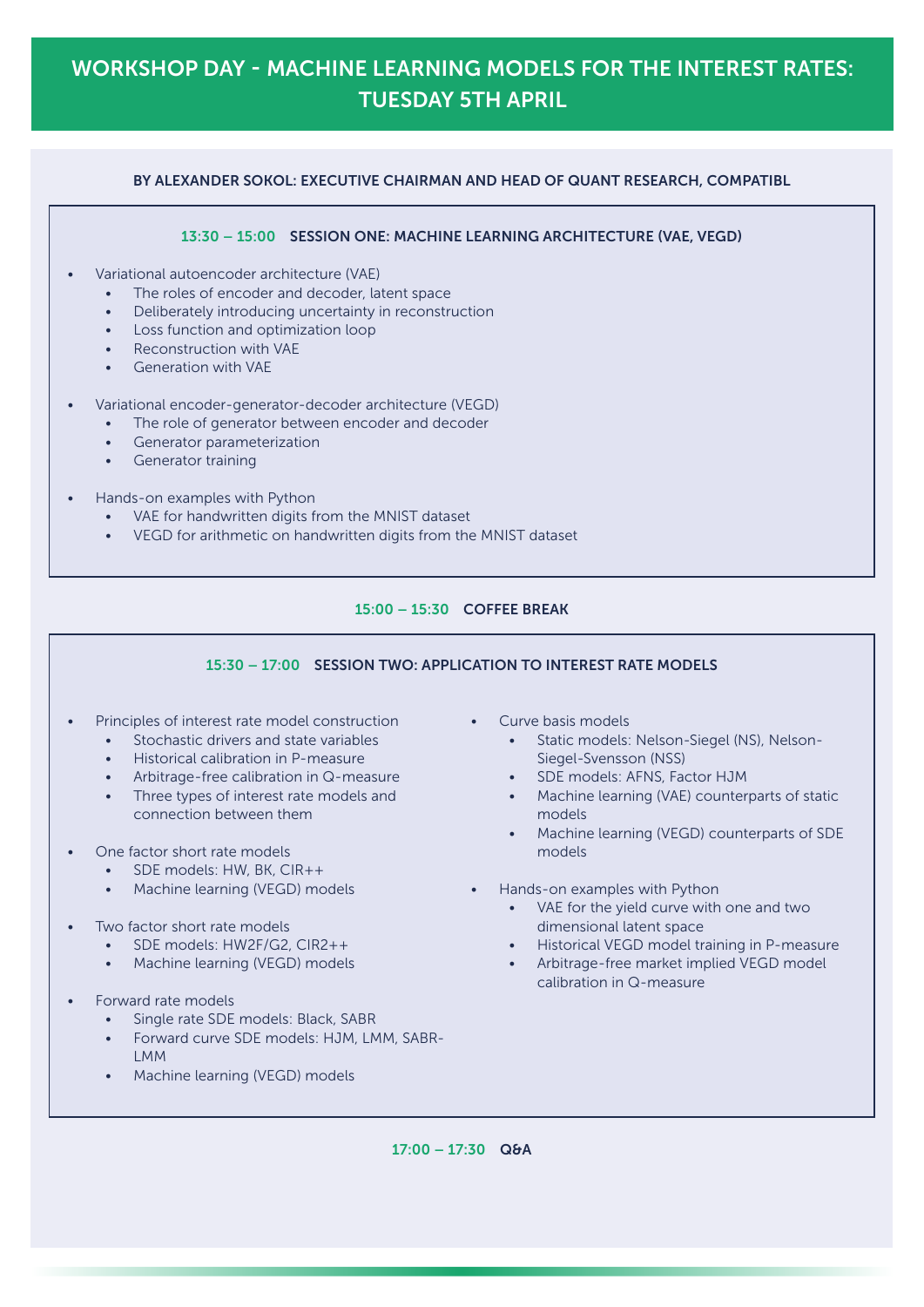# MAIN CONFERENCE DAY ONE: WEDNESDAY 6TH APRIL

# 08:30 – 09:00 REGISTRATION AND MORNING WELCOME COFFEE

### 09:00 – 10:30 ALTERNATIVES TO DEEP NEURAL NETWORKS FOR FUNCTION APPROXIMATIONS IN FINANCE

#### Presenters:

Vladimir Piterbarg: MD, Head of Quantitative Analytics and Quantitative Development, NatWest Markets and Alexandre Antonov: Chief Analyst, Danske Bank

## 10:30 – 11:00 MORNING BREAK AND NETWORKING OPPORTUNITIES

## 11:00 – 11:45 NEW DEVELOPMENTS IN DEEP PRICING

#### Presenter:

Youssef Elouerkhaoui: Managing Director, Global Head of Credit and Commodities Quantitative Analysis, Citi

#### 11:45 – 12:30 VARIATIONAL ENCODER-GENERATOR-DECODER (VEGD) MODELS FOR THE INTEREST RATES

#### Presenter:

#### Alexander Sokol: Executive Chairman and Head of Quant Research, CompatibL

Abstract:

- We propose a variational encoder-generator-decoder (VEGD) model architecture in Q- and P-measure where:
	- Latent space geometry is discovered by pretraining VAE encoder and decoder to optimally represent historical interest rate curves, rather than rate increments
	- Probability distribution over the latent space is determined by the generator located between encoder and decoder
	- Curve and calibration constraints in Q-measure are applied as additional biases of the decoder
- VEGD model learns the optimal mapping of state variables to latent variables and latent space geometry directly from the data, without committing to an SDE
- The proposed architecture permits building a wide variety of models with desirable properties depending on the available calibration data, just like with traditional SDE-based models
- Examples of using VEGD architecture to build machine learning counterparts of short rate models, forward rate models, and curve factor models are provided

12:30 – 13:30 LUNCH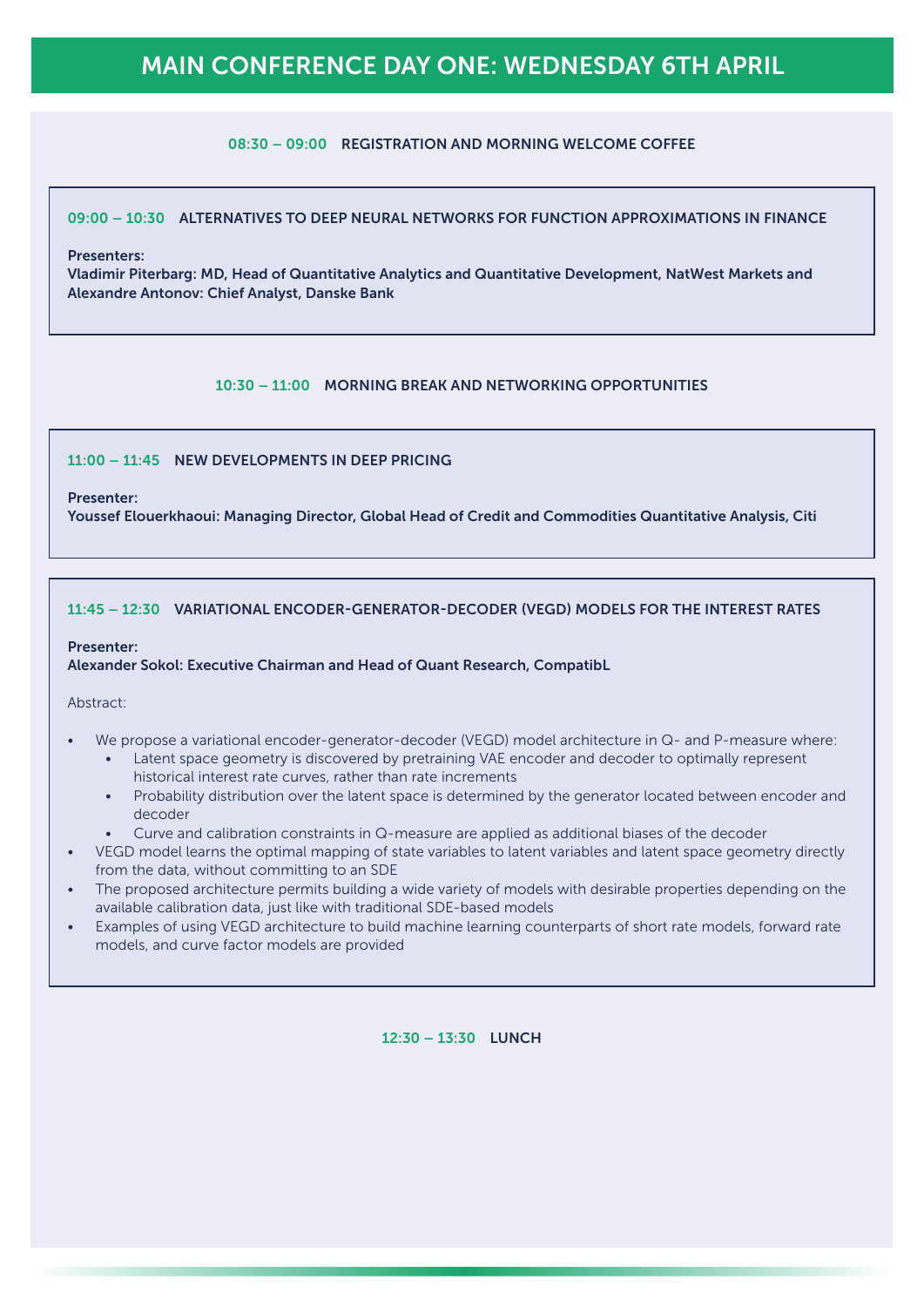# MAIN CONFERENCE DAY ONE: WEDNESDAY 6TH APRIL

### 13:30 – 14:15 EXPLAINABILITY OF LEARNING MODELS

#### Presenter:

Harsh Prasad: Vice President, Morgan Stanley

14:15 – 15:00 FORECASTING INTRADAY STOCK RETURNS WITH DEEP LEARNING USING THE LIMIT ORDER **BOOK** 

#### Presenter:

Petter Kolm: Clinical Full Professor and Director of the M.S. in Mathematics in Finance Program, Courant Institute of Mathematical Sciences, New York University & Partner, CorePoint-Partners.com

15:00 – 15:45 FUNCTION APPROXIMATION IN RISK CALCULATIONS: WHEN TO USE DEEP NEURAL NETWORKS AND WHEN TO USE CHEBYSHEV TENSORS

#### Presenter:

Ignacio Ruiz: Head of Counterparty Credit Risk Measurement and Analytics, Scotiabank

## 15:45 – 16:15 AFTERNOON BREAK AND NETWORKING OPPORTUNITIES

# 16:15 – 17:00 MACHINE LEARNING FOR QUANT STRATEGIES IN CRYPTO ASSETS USING ON-CHAIN DATA

#### Presenter:

#### Artur Sepp: Head Systematic Solutions and Portfolio Construction, Sygnum Bank

- On-chain fundamental and flows data for crypto assets
- Features engineering
- Generalized fused and group Lasso ML methods for feature selection and model training
- Efficient solutions for high-dimensional estimation problem
- Simulation of quant strategies using trained Lasso models

#### 17:00 – 18:00 MACHINE LEARNING & QUANTUM COMPUTING PANEL

#### PANELLISTS:

- Paul Bilokon: Founder, CEO, Thalesians & Senior Quantitative Consultant, BNP Paribas
- Blanka Horvath: Lecturer, King's College London and Researcher, The Alan Turing Institute
- Vladyslav Ivanov: Quantitative Researcher, Outremont Technologies
- Alexander Sokol: Executive Chairman and Head of Quant Research, CompatibL
- David Garvin: Principal Researcher, NEC Australia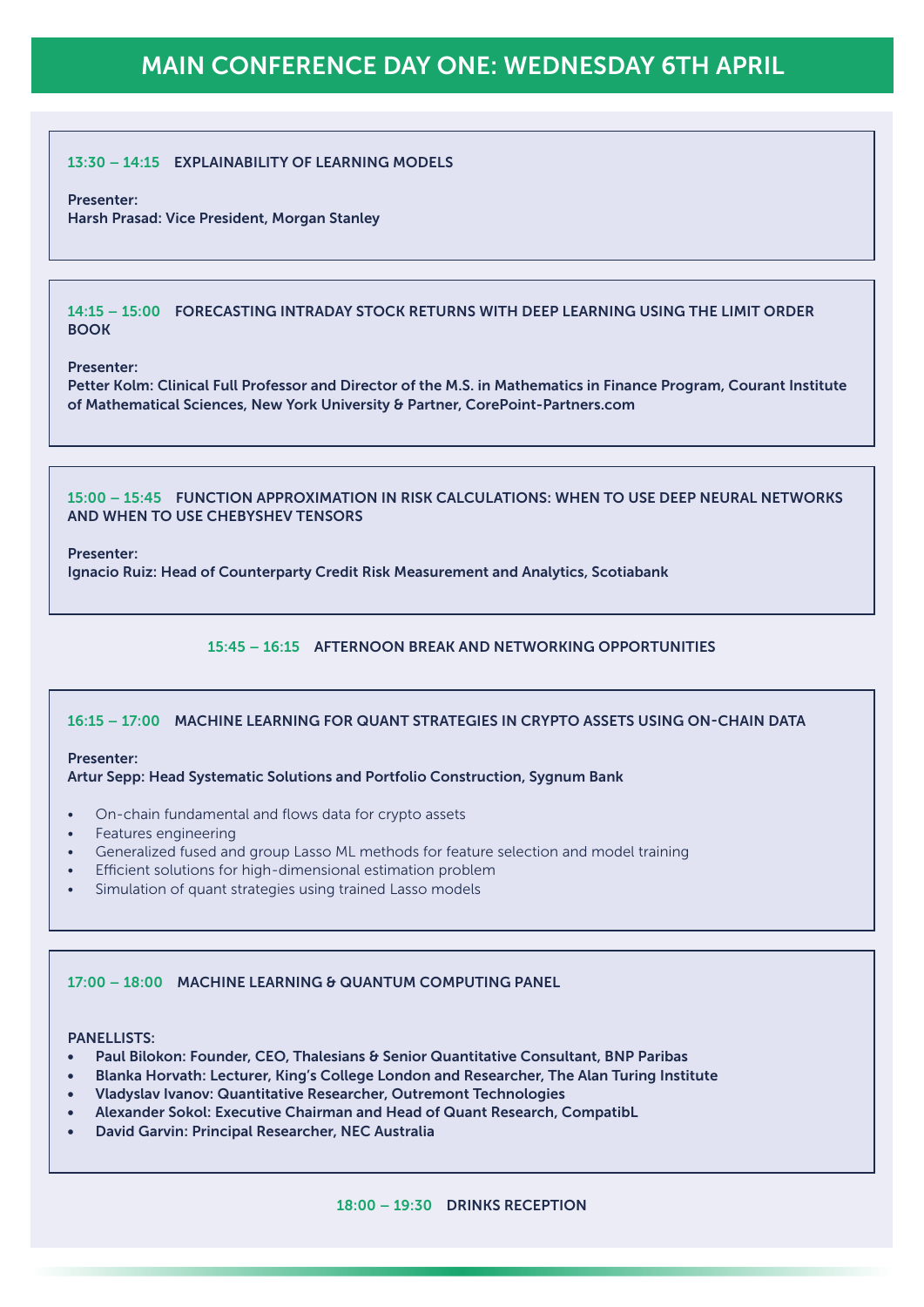# MAIN CONFERENCE DAY TWO: THURSDAY 7TH APRIL

#### 08:30 – 09:00 MORNING WELCOME COFFEE

#### 09:00 – 09:45 A QUANTUM GENERATIVE ADVERSARIAL NETWORK FOR DISTRIBUTIONS

#### Presenter:

Alexei Kondratyev: Quantitative Research & Development Lead, ADIA

Abstract:

Generative Adversarial Networks are becoming a fundamental tool in Machine Learning, in particular in the context of improving the stability of deep neural networks.

At the same time, recent advances in Quantum Computing have shown that, despite the absence of a fault-tolerant quantum computer so far, quantum techniques are providing exponential advantage over their classical counterparts.

We develop a fully connected Quantum Generative Adversarial network and show how it can be applied in Mathematical Finance, with a particular focus on volatility modelling.

## 09:45 – 10:30 A PDE-BASED QUANTUM ALGORITHM FOR PRICING FINANCIAL DERIVATIVES

#### Presenter:

Ángel Rodríguez-Rozas: Associate Director, Quantitative Analyst, Model Validation, Banco Santander

# 10:30 – 11:00 MORNING BREAK AND NETWORKING OPPORTUNITIES

11:00 – 11:45 TOPIC TO BE CONFIRMED

Presenter:

Assad Bouayoun: XVA and Credit Derivative Quant, Daiwa Capital Markets

11:45 – 12:30 QUANTUM MACHINE LEARNING IN FINANCE: TIME SERIES FORECASTING

Presenter:

Dimitrios Emmanoulopoulos: Lead Data Scientist, Applied R&D, Barclays

12:30 – 13:30 LUNCH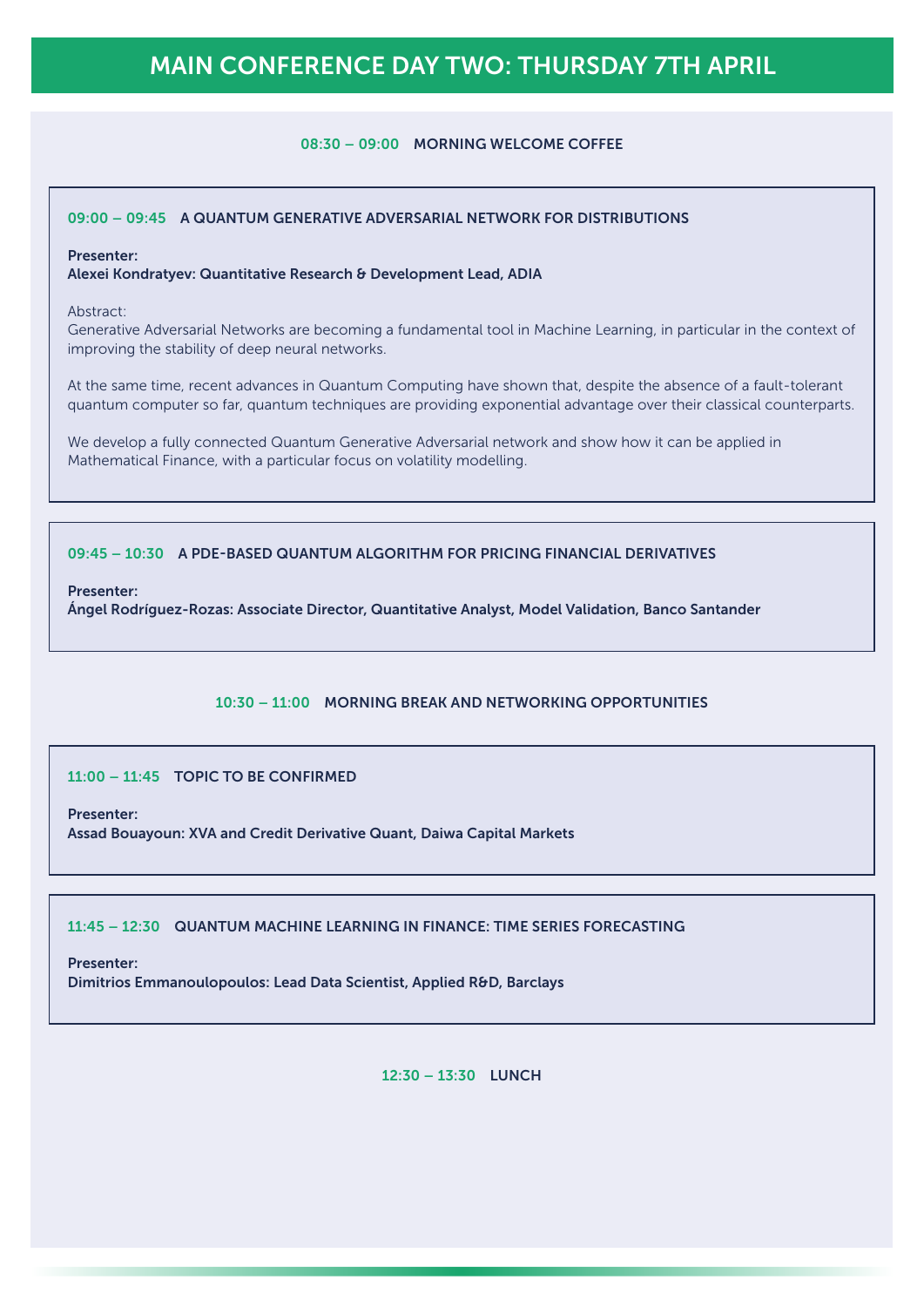# 13:30 – 14:15 COMBINING THE DIRECT AND INVERSE REINFORCEMENT LEARNING TO IMPROVE ASSET ALLOCATION FOR ACTIVE PORTFOLIO MANAGEMENT

#### Presenter:

#### Igor Halperin: AI Research Associate, Fidelity Investments

This talk presents a simple practical approach to improve asset allocation by combining the human and artificial intelligence

- The method can be used by portfolio managers to both learn from each other and remove their potential sector or factor biases
- The method involves a two-step procedure involving both the inverse reinforcement learning (IRL) and direct RL steps
- At the IRL step, we use the historical funds holdings data to infer the objective (reward) function of their portfolio strategies
- At the RL step, we use a direct RL algorithm called G-learner to improve the portfolio performance by finding the optimal asset allocation policy.

## 14:15 – 15:00 LOOKING FOR TROUBLE: VALIDATING ML PRICERS

Presenter:

Ryan Ferguson: Founder & CEO, Riskfuel

#### 15:00 – 15:45 SHALLOW VS. DEEP LEARNING

Presenter: Ioana Boier: Independent

15:45 – 16:00 AFTERNOON BREAK AND NETWORKING OPPORTUNITIES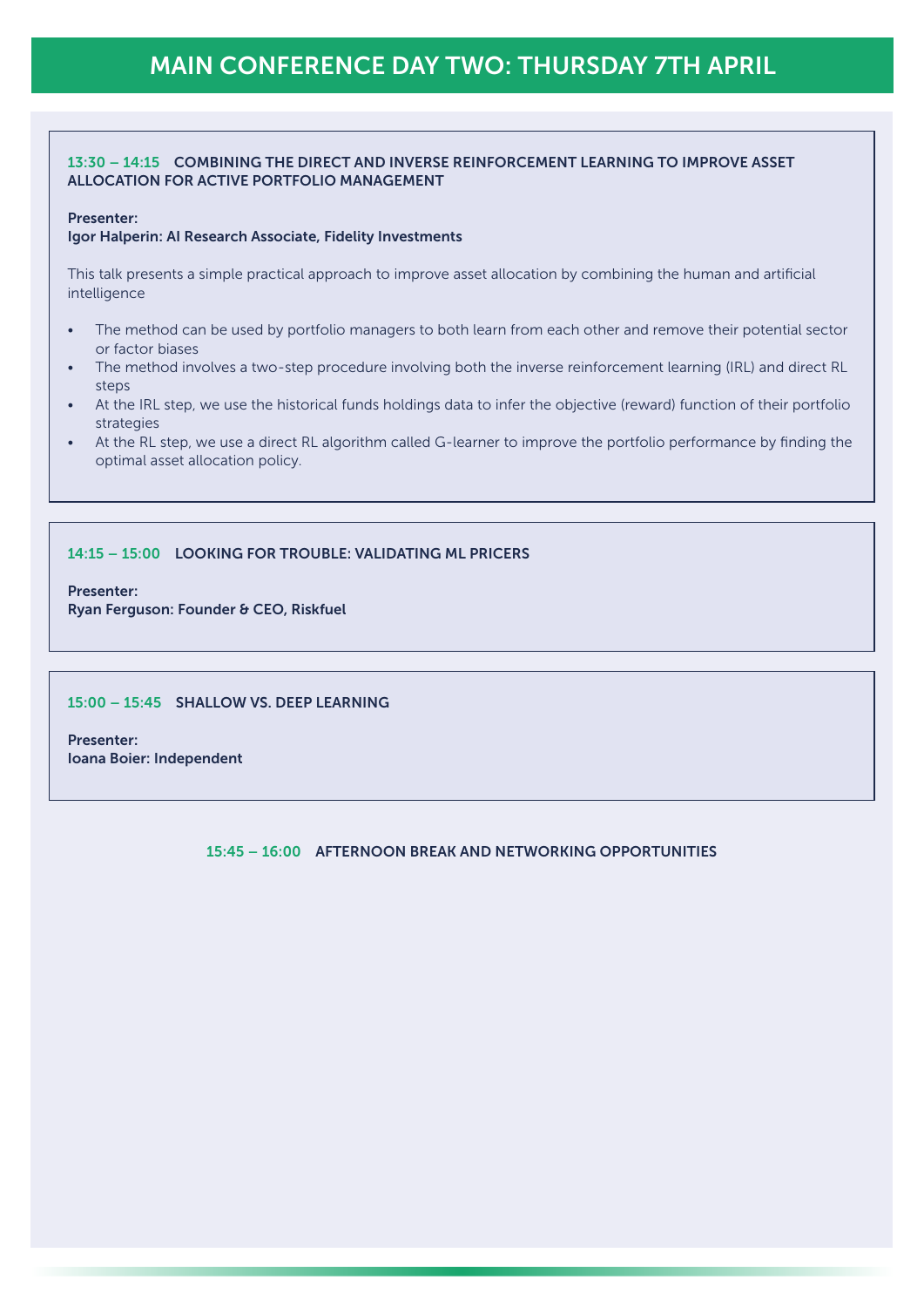# 16:00 – 16:45 USING NLP TO TRADE FINANCIAL MARKETS

#### Presenter:

# Saeed Amen: Founder: Cuemacro

- We'll be introducing some of the applications for NLP within financial markets including some stylized examples around the recent coronavirus pandemic
- We'll present some case studies including using macro based examples from Fed communications and also looking at machine readable news from the Financial Times

## 16:45 – 17:30 THE HEAVY-TAIL PHENOMENON IN SGD

#### Presenter:

#### Lingjiong Zhu: Associate Professor, Florida State University

#### Abstract:

In recent years, various notions of capacity and complexity have been proposed for characterizing the generalization properties of stochastic gradient descent (SGD) in deep learning. Some of the popular notions that correlate well with the performance on unseen data are (i) the flatness of the local minimum found by SGD, which is related to the eigenvalues of the Hessian, (ii) the ratio of the stepsize to the batch-size, which essentially controls the magnitude of the stochastic gradient noise, and (iii) the tail-index, which measures the heaviness of the tails of the network weights at convergence. In this talk, we argue that these three seemingly unrelated perspectives for generalization are deeply linked to each other. We claim that depending on the structure of the Hessian of the loss at the minimum, and the choices of the algorithm parameters, the distribution of the SGD iterates will converge to a heavy-tailed stationary distribution. We rigorously prove this claim in the setting of a simple linear regression problem. We further characterize the behavior of the tails with respect to algorithm parameters, the dimension, and the curvature. We then translate our results into insights about the behavior of SGD in deep learning. We support our theory with experiments conducted on synthetic data, fully connected, and convolutional neural networks.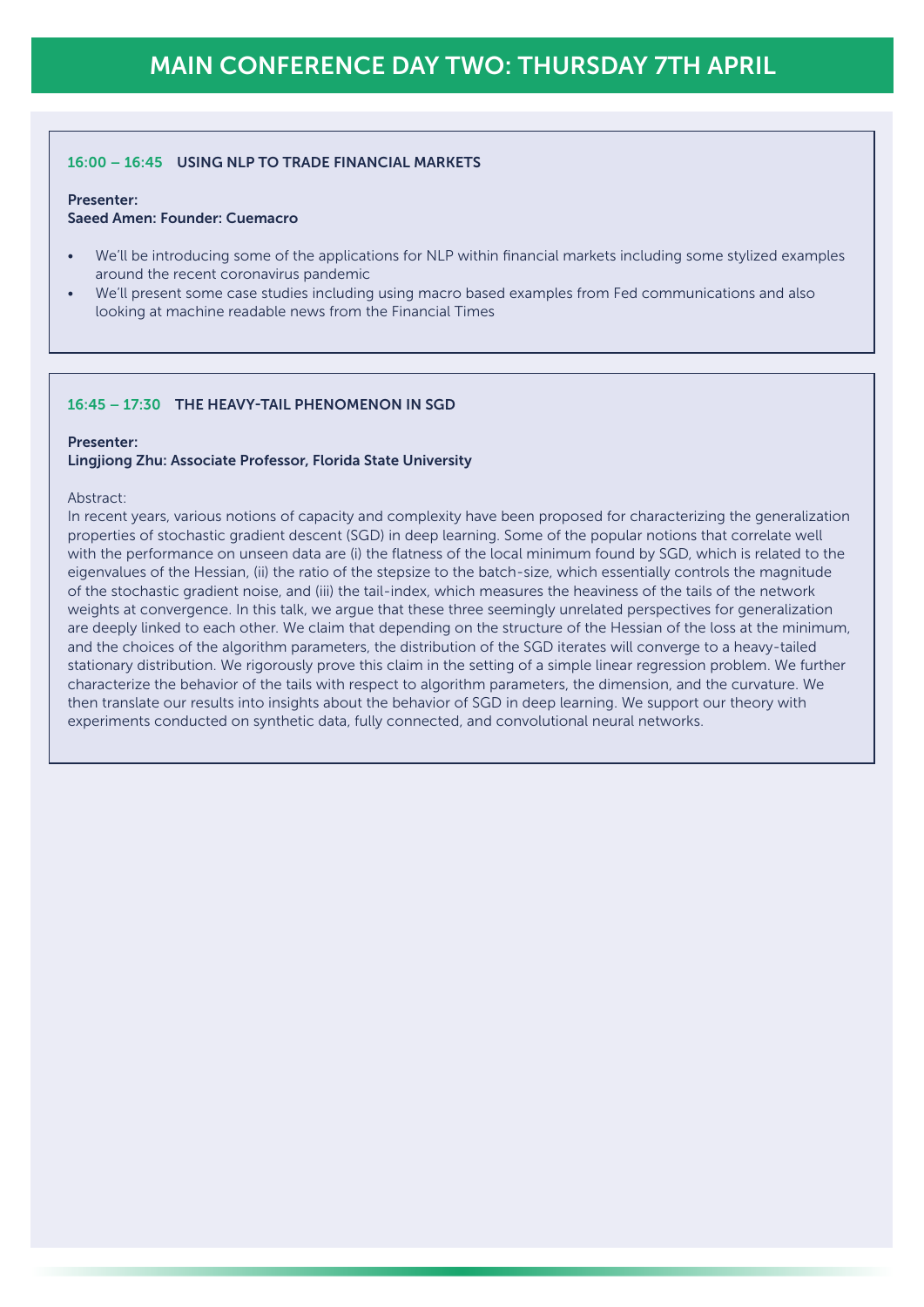# CONFERENCE SPONSORS



# **PCOMPATIBL**

CompatibL is a leading provider of risk management software, model validation and quantitative consultancy services. The company's award-winning cloud and on-premises software solution is used by financial institutions worldwide, including four major derivatives dealers, central banks and some of the world's largest asset managers.

Our quantitative research program produced multiple innovations in models and numerical methods for counterparty credit risk, settlement risk, risk premia in the yield curve, and has been recognized by multiple awards.

[www.compatibl.com](http://www.compatibl.com)

# **Riskfuel**

AI technology is progressing quickly and has put real-time risk management of derivatives books within reach. Underpinned by sophisticated models requiring intense computations, the opportunities are centred on real-time portfolio analysis – on trading, exposure monitoring and capital utilization.

[www.riskfuel.com](http://www.riskfuel.com)

Contact: Ryan Ferguson: [rf@riskfuel.com](mailto:rf%40riskfuel.com?subject=)